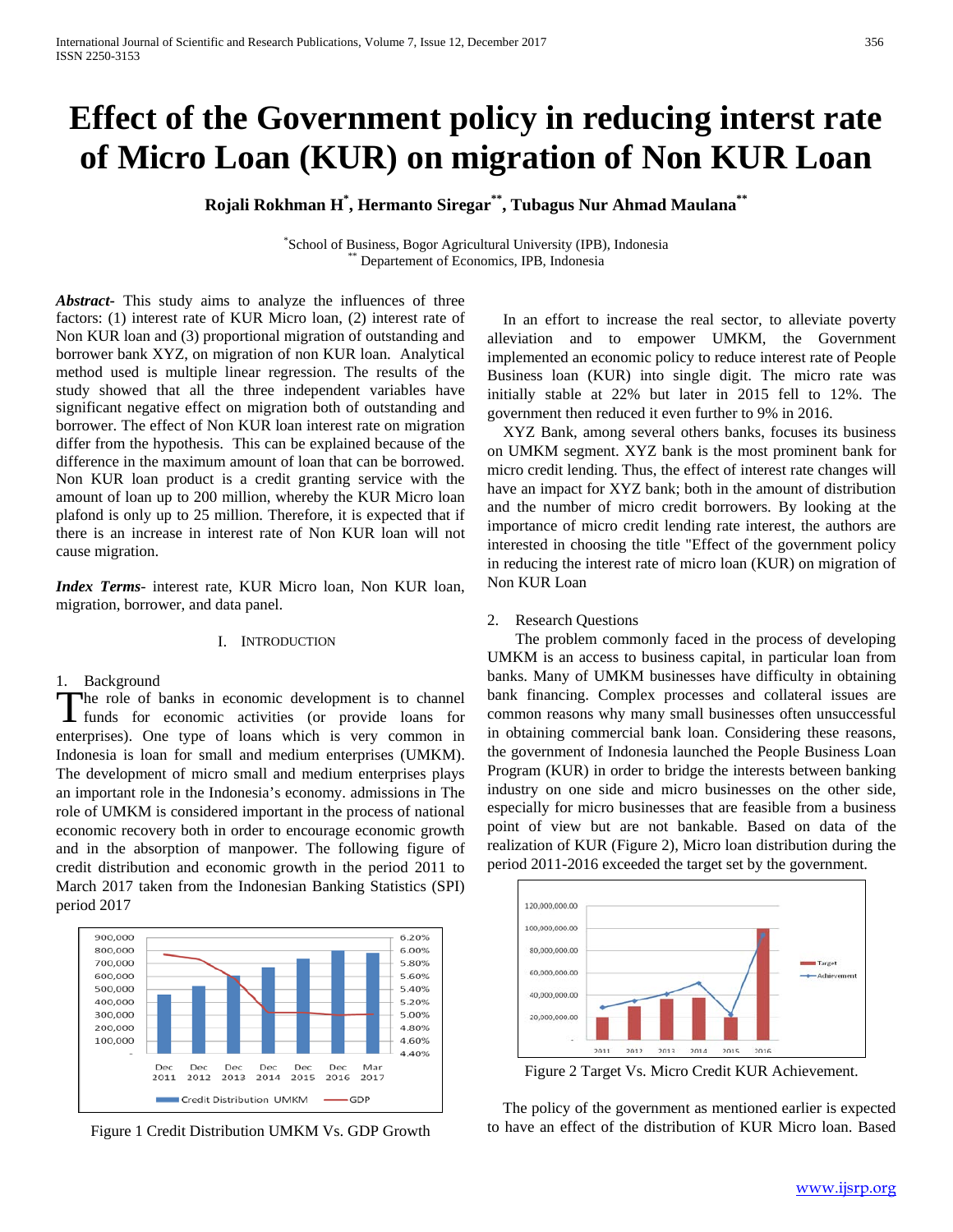on the explanation of existing problems, the research questions are twofold:

- a. What is the development of migration of KUR Micro loan and Non KUR migration on all Bank XYZ regional offices over the past 3 years?
- b. How large is the effect of, KUR Micro loan rate and Government policy on the development of Non KUR migration, on outstanding amount and the number of borrowers?

# 3. Research Objectives

Based on the background and research questions that have been formulated above, the purposes of this research are as follows:

- a. To analyze the development of migration of KUR Micro loan and Non KUR migration in all XYZ bank regional offices during the last 3 years
- b. To analyze the effect of KUR Micro loan interest rate and Government policy on the development of Non KUR migration seen from the outstanding amount and the number of borrowers.

# 4. Research Benefits

The results of this study are expected to provide benefits, for both researchers and practitioners as follows:

- a. Researchers:
	- 1 The results of this study are expected to broaden the reader's knowledge about the effect of KUR Micro loan rate on the development of Non KUR migration at XYZ bank
	- 2 The results of this study can be used as a reference for further research.
- b. Practitioners:
	- 1 For investors, creditors, market analysis or other stakeholders, the results of this study can be used as one of the parameters to evaluate the performance of a bank
	- 2 For Bank Indonesia or the relevant ministry as regulator in determining monetary policy or other policies related to KUR Micro loan rate.

# II. LITERATURE REVIEW

According to Sukirno (2005), demand is the amount of goods demanded on a particular market with a certain price level at a certain level of income and in certain periods supported by purchasing power. The demand of a person or a society of a product in the market is determined by many factors. According to Manurung and Pratama (2004), there are several factors that can affect the demand of a good, namely:

1. Price of the good itself

If prices of goods become cheaper, then consumer demand for goods will increase. On the other hand, if prices of goods become more expensive, then consumer demand will decline. KUR Micro loan rate is an approximation of the price of the good in this research.

2. Price of Other Related Items

Prices of other goods (substitution products) may also affect demand. The price of substitution product is this research is approximated by Non KUR loan interest rate.

3. Consumer tastes or habits

Consumer tastes or habits can also affect the demand for a good. Consumer tastes are influenced by changes in consumer income, environmental changes, and other factors. Proportional of Non KUR loan migration to KUR Micro loan consumer is a proxy of consumer tastes or habit.

# *A. Peple Business Loan (KUR)*

People Business Loan (KUR) is a program that belongs to the poverty reduction and Micro Small Business Empowerment Program Group. KUR can be a credit scheme or working capital financing with maximum repayment terms up to 3 years (working capital loan) or up to 5 years (investment loan). The minimum amount that can borrowed is 5 million while the maximum loan amount is up to 25 million IDR.

The objective of the KUR program is to accelerate the development of economic activities in the real sector; more specifically in the context of poverty alleviation as well as the expansion of employment opportunities. In more detail, the objectives of the KUR program are as follows:

- a) Accelerate the development of the Real Sector
- b) Improve access to financing for UMKM & Cooperatives
- c) As an effort to overcome / alleviate poverty

When the first time it launched, KUR Micro loan rate was 22% and then lowered to 12% effective in 2015. Year after (in 2016), the KUR Micro loan rate was reduced even further to 9% effective, based on regulation of the ministry of economic coordination number (Permenko) number 13, 2015.

# *B. Non KUR Loan*

Non KUR loan of XYZ bank is a general, individual, selective, and fair-interest credit that aims to develop / improve viability of microenterprises with relatively easy and simple procedures. Non KUR loan is denominated in rupiah and is the credit scheme that provides the highest spread for XYZ bank. Non KUR loan is the first commercial credit scheme where the source of funding comes from deposits received by each of XYZ Bank's branches without subsidies from other parties.

The Maximum amount of Non KUR loan is IDR 200 million. The sources of loan repayment are the cash flow of the business and / or the borrower's fixed income. Non KUR loan consists of: Working Capital Loan, Investment Loan, and Consumer loan. The interest rate is determined by flat rate system calculation. Target of Non KUR loan are entrepreneurs and consumer with permanent income.

The Non KUR loan provides many benefits and anyone who meets the criteria can apply for the loan. Interest rate given by XYZ bank from 2014 to 2017 has been constant at 22% effective. This rate is inversely proportional to the BI rate in which BI rate has been steadily decreasing from 7.5% to 6.5% from 2014 to 2017. Thus, it implies that the risk of the Non KUR rate has increased during those period if its rate compared to the BI Rate.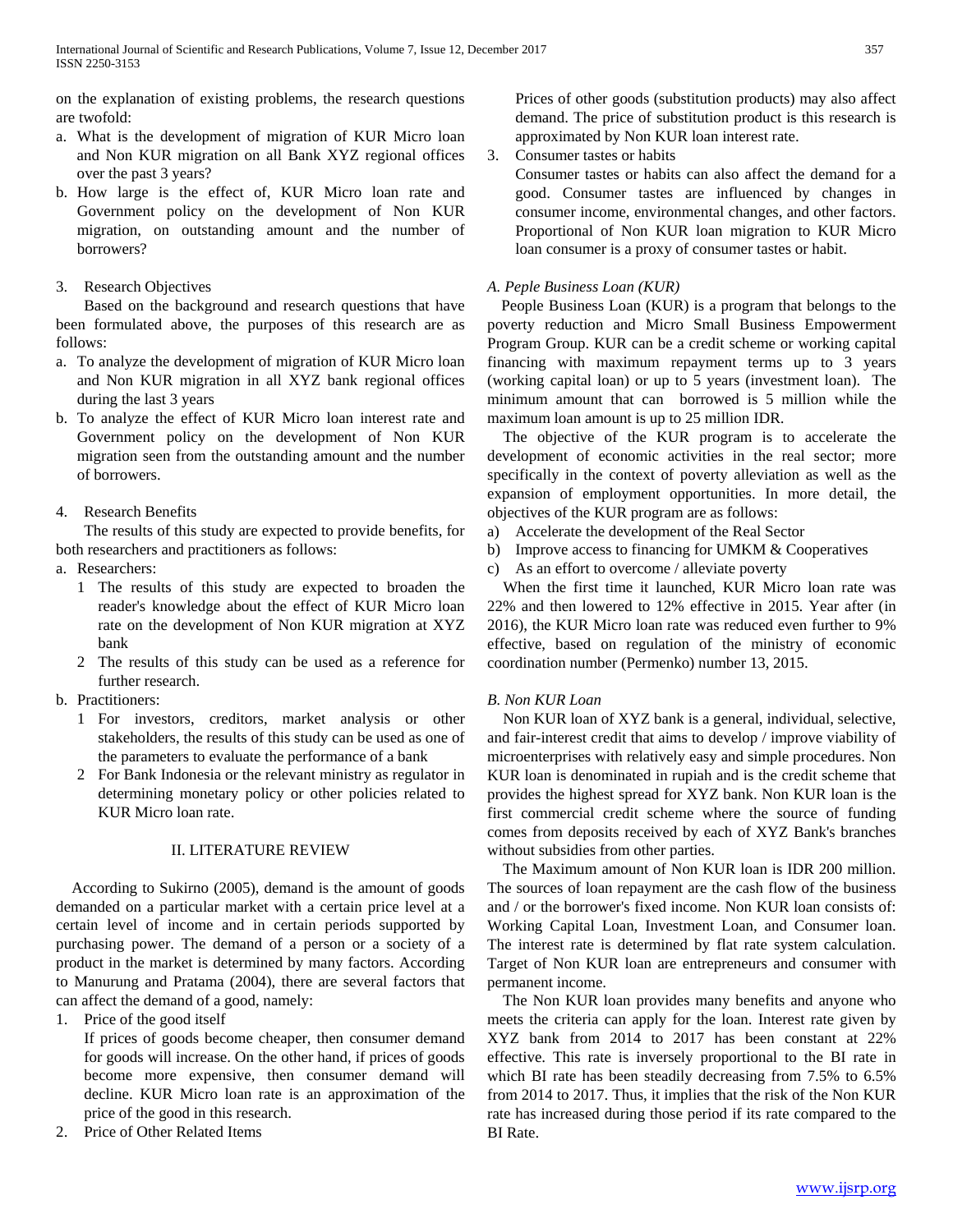# *C. Proportional Migration from Non KUR loan to KUR Micro loan*

Consumer behavior is a process through which a person / organization searches, buys, uses, evaluates and disposes of products or services after being consumed to meet its needs.

In relation to that, and in the context of loan, it can be deduced that an increase in number of borrowers who applied for the KUR Micro loan would caused an increase in migration from Non KUR loan to KUR Micro loan. Therefore, a proportional analysis of Non KUR migration to micro credit is required. In contrast, the less migration from Non KUR loan to KUR Micro loan, the demand for Kur Micro loan will fall, which indicates that the proportional factor will affect the outstanding amount and credit debt of KUR Micro loan. To manage potential problems that might occurred, good credit management is required.

### *D. Interest Rate & Loanable Fund Theory*

The theory of loanable funds is commonly used to explain changes in interest rates (Madura, 2001). In loanable funds theory, the interest rate is determined by the amount of supply and demand for loan. Similar to goods and services, the loanable funds market works through supply and demand mechanisms in the money market. Interest rates are the price indicators of loanable funds.

A bank is an intermediary institution that collects funds from communities and channels them it to communities in the form of credit. Bank products in the form of collecting funds and lending, often termed as loanable funds. For supply of loanable funds, the products offered by banks are deposit products, such as: demand deposits, savings deposits, and time deposits. While on loanable funds demand, the product offered by banking is credit.

The theory of loanable funds explains why interest rates rise or fall. The focus of this theory is on supply and demand for loanable funds. The supply curve for loanable funds (Sf) has a positive slope, whereas the demand curve for loanable funds (Df) has a negative slope. The intersection between Df and Sf determines the interest rate on the equilibrium condition for the amount of funds lent. The Sf and Df curves are not constant but change due to changes in the factors that influence them.

## Hypothesis.

The hypotheses that we developed are as follows:

- H1: An increase of KUR Micro interest rate negatively affects migration from Non KUR loan to KUR Micro loan
- H2: An increase of Non KUR interest rate positively influences migration from Non KUR to KUR Micro loan
- H3: An increase Proportional of KUR migration positively affects migration from Non KUR to KUR Micro loan
- H4: No Government policy negatively affects migration from Non KUR loan to KUR Micro loan

#### III. RESEARCH METHODS

*A. Types, Data Sources and Research Models*

Data used in this research is secondary data from 2014 until

2017 from source (BPS, Bank Indonesia and internal XYZ bank). The model for this study is as follows: Model 1 : Outstanding Migration of KUR Micro loan

 $Y1_{it} = a + b_1X_1 + b_2X_2 + b_3X_3 + b_4X_4 + \epsilon_1$ 

Model 2 : Migration Borrower KUR Micro loan  $Y2_{it} = a + b_1X_1 + b_2X_2 + b_3X_3 + b_4X_4 + \epsilon_2$ 

Wherein :

| $Y1_{it}$ Model 1 =           |     | Non KUR outstanding migration to KUR     |  |  |  |  |
|-------------------------------|-----|------------------------------------------|--|--|--|--|
|                               |     | Micro loan                               |  |  |  |  |
| $Y2_{it}$ Model 2 =           |     | Non KUR borrowers migration to KUR       |  |  |  |  |
|                               |     | Micro loan                               |  |  |  |  |
| a                             | $=$ | constants                                |  |  |  |  |
| $b_1$ sd. $b_4$               | $=$ | Expected parameters                      |  |  |  |  |
| $X_1$                         | $=$ | Interest Rate KUR Micro loan             |  |  |  |  |
| $X_2$                         | $=$ | Non KUR loan Interest Rate               |  |  |  |  |
| $X_3$                         | $=$ | Proportional migration of KUR Micro loan |  |  |  |  |
|                               |     | to total migration                       |  |  |  |  |
| $X_4$                         | $=$ | Dummy                                    |  |  |  |  |
| $\epsilon_1$ dan $\epsilon_2$ | $=$ | Standard error                           |  |  |  |  |
|                               |     |                                          |  |  |  |  |

### *B. Time and Location Research*

The study was conducted for 5 months, from March to August 2017 at the headquarters of XYZ Bank.

## *C. Processing and data analysis*

We processed data using SPSS program. Regression test and panel data regression analysis were carried out using Eviews software. The effect of KUR Micro loan interest rate, Non KUR loan interest rate and proportional migration of KUR Micro loan to total migration were analyzed using panel data regression method.

- *D. Stages of Panel Data Regression*
- 1. Estimation Model Determination

In order to obtain the best estimation model, we compared three different models that are Common Effect Model or Pooled least Square (PLS), Fixed Effect Model (FE), Random Effect Model (RE)

- 2. Determination of Estimation Method To select for the best model, it is necessary to test the assumption of presence or absence of correlation between regressor and individual effects, then other tests including Chow test, Hausman test and langrange test Multiplier
- 3. Testing Assumptions and Conformity Model The data that are used in the regression model must be tested first to check for any possibility of deviation of classical assumptions including the Normality Test, Multicollinearity Test, Autocorrelation Test and Heteroskedasticity Test
- 4. Interpretation

We interpret the results of each regression model based on the signs of the coefficients.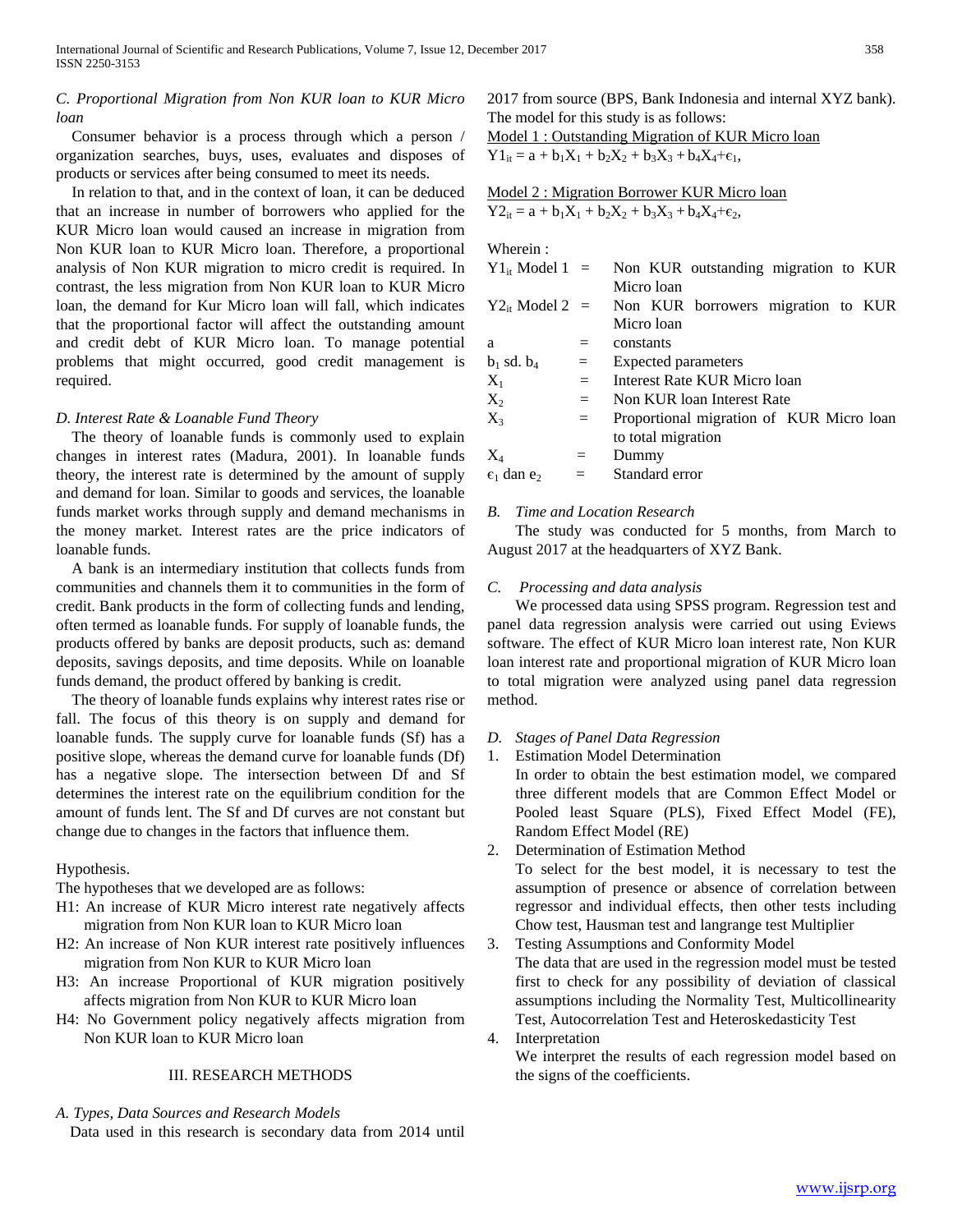### IV. RESULTS AND DISCUSSION

# *A. Development of Non KUR Loan Migration and KUR Micro Loan at All Offices of XYZ Bank*

XYZ bank is a leading commercial bank and one of the state owned banks which prioritizes its services to micro, small and medium enterprises and have mission to support the improvement of communities' economies. In the micro business segment, XYZ bank is a market leader in the industry and it has branches in all areas of Indonesia; including remote cities and villages.

Micro Credit is a credit channeled through XYZ bank with credit schemes that include Non KUR loan and KUR Micro loan. Non KUR loan is the main source of profit for XYZ Bank. Every year, Non KUR loan grows steadily, partly due to the continuous improvement of XYZ Bank services, the development of economic activities in villages and small towns, as well as the loyalty of small entrepreneurs to banks.

With changes of interest rate policy, the borrowers will switch to credit schemes that offer lower interest rate. This will lead a migration from Non KUR loan to KUR Micro loan, both in terms of outstanding and number of borrowers. For instance, during the last three months, there have been migration from Non KUR loan to KUR Micro loan as indicated by Tabel 1:

Table 1 Debit Migration and Outstanding Migration

| No             | Area        | Average<br><b>Borrower</b><br>Migration | <b>Average Outstanding</b><br>Migration |
|----------------|-------------|-----------------------------------------|-----------------------------------------|
| $\mathbf{1}$   | Aceh        | 645                                     | 13.506.650,000                          |
| $\overline{2}$ | Bandung     | 5.435                                   | 119.584.225,000                         |
| 3              | Banjarmasin | 1.446                                   | 33.777.225,000                          |
| $\overline{4}$ | Denpasar    | 1.934                                   | 42.035.625,000                          |
| 5              | DKI Jkt 1   | 372                                     | 8.850.500,000                           |
| 6              | DKI Jkt 2   | 1.466                                   | 35.851.750,000                          |
| 7              | DKI Jkt 3   | 992                                     | 22.678.653.275                          |
| 8              | Jayapura    | 282                                     | 8.218.250.000                           |
| 9              | Lampung     | 1.683                                   | 40.980.125.000                          |
| 10             | Makassar    | 3.256                                   | 80.923.834.979                          |
| 11             | Malang      | 4.764                                   | 89.876.387.500                          |
| 12             | Manado      | 1.072                                   | 23.312.555.000                          |
| 13             | Medan       | 1.606                                   | 35.178.945.000                          |
| 14             | Padang      | 1.458                                   | 33.569.275.000                          |
| 15             | Palembang   | 2.516                                   | 58.039.347.591                          |
| 16             | Pekanbaru   | 598                                     | 13.787.250.000                          |
| 17             | Semarang    | 3.824                                   | 75.881.798.500                          |
| 18             | Surabaya    | 2.284                                   | 44.956.825.000                          |
| 19             | Yogyakarta  | 5.015                                   | 101.317.574.250                         |

Based on Table 1, the region that has the least outstanding migration is Jayapura while the region with the largest outstanding migration is Bandung. From the perspective of number of borrowers, the smallest and largest areas are Jayapura and Bandung respectively.

*B. Analysis of the Effect of Interest Rate of KUR Micro Loan on the Development from Non KUR Loan Migration to KUR Micro Loan Viewed from Outstanding Number and Number of Borrowers*

1. Outstanding Migration of KUR Micro Loan

Based on the results of Chow-F test and Hausman test, we chosed Fixed Effect model. The result of Fixed Effect model is presented in the table 2.

|                                                           | Coefficien  |                               |                                                                                                                                                                                                                                                                                                                                                                               |            |  |  |
|-----------------------------------------------------------|-------------|-------------------------------|-------------------------------------------------------------------------------------------------------------------------------------------------------------------------------------------------------------------------------------------------------------------------------------------------------------------------------------------------------------------------------|------------|--|--|
| Variable                                                  | t           | Std. Error                    | t-Statistic                                                                                                                                                                                                                                                                                                                                                                   | Prob.      |  |  |
| C                                                         | 35.92217    | 1.788757                      | 20.0822                                                                                                                                                                                                                                                                                                                                                                       | 0.0000     |  |  |
| $X_1$                                                     | $-17.2582$  | 1.402195                      | $-12.30799$                                                                                                                                                                                                                                                                                                                                                                   | $0.0000**$ |  |  |
| $X_2$                                                     | $-77.41418$ | 10.46484                      | -7.397551                                                                                                                                                                                                                                                                                                                                                                     | $0.0000**$ |  |  |
| $X_3$                                                     | 3.45488     | 0.197516                      | 17.4916                                                                                                                                                                                                                                                                                                                                                                       | $0.0000**$ |  |  |
| Dummy                                                     | $-21.0453$  | 0.065409                      | $-321.7516$                                                                                                                                                                                                                                                                                                                                                                   | $0.0000**$ |  |  |
| <b>Effects Specification</b>                              |             |                               |                                                                                                                                                                                                                                                                                                                                                                               |            |  |  |
| Cross-section fixed (dummy variables)                     |             |                               |                                                                                                                                                                                                                                                                                                                                                                               |            |  |  |
| <b>Weighted Statistics</b>                                |             |                               |                                                                                                                                                                                                                                                                                                                                                                               |            |  |  |
| R-squared                                                 | 0.998775    | Mean dependent var            |                                                                                                                                                                                                                                                                                                                                                                               | 22.34442   |  |  |
| Adjusted R-squared                                        | 0.998655    | S.D. dependent var            |                                                                                                                                                                                                                                                                                                                                                                               | 12.30198   |  |  |
| S.E. of regression                                        | 0.373722    | Sum squared resid             |                                                                                                                                                                                                                                                                                                                                                                               | 31.14597   |  |  |
| F-statistic                                               | 8267.231    | Durbin-Watson stat            |                                                                                                                                                                                                                                                                                                                                                                               | 1.603985   |  |  |
| Prob(F-statistic)                                         | 0.0000      |                               |                                                                                                                                                                                                                                                                                                                                                                               |            |  |  |
| <b>Unweighted Statistics</b>                              |             |                               |                                                                                                                                                                                                                                                                                                                                                                               |            |  |  |
| R-squared                                                 | 0.998293    |                               | Mean dependent var                                                                                                                                                                                                                                                                                                                                                            | 19.82124   |  |  |
| Sum squared resid                                         | 31.25198    |                               | Durbin-Watson stat                                                                                                                                                                                                                                                                                                                                                            | 1.580696   |  |  |
| $\cdot$ $\sim$<br>the contract of the state's contract of |             | $\mathbf{1}$ and $\mathbf{1}$ | $\ddot{\phantom{a}}$ , $\ddot{\phantom{a}}$ , $\ddot{\phantom{a}}$ , $\ddot{\phantom{a}}$ , $\ddot{\phantom{a}}$ , $\ddot{\phantom{a}}$ , $\ddot{\phantom{a}}$ , $\ddot{\phantom{a}}$ , $\ddot{\phantom{a}}$ , $\ddot{\phantom{a}}$ , $\ddot{\phantom{a}}$ , $\ddot{\phantom{a}}$ , $\ddot{\phantom{a}}$ , $\ddot{\phantom{a}}$ , $\ddot{\phantom{a}}$ , $\ddot{\phantom{a}}$ | $C + Q$    |  |  |

Description: \*\*) significant at 5% level; \*) is significant at the level of 10%

The classical assumption test is performed before doing data processing on the regression model to get the equation / model which is Best Linear Unbiased Estimator (BLUE).

- 1. Normality Test Analysis, with probability value of 0.4212 that is greater than alpha of 0.05 indicates that the error terms follow normal distribution assumption.
- 2. Multicollinearity Test Analysis. We can concluded that there is no multicollinearity problem in this research. This is based on evidence that the all correlation coefficents between variables are below 0.8 (Gujarati, 2006).
- 3. Autocorrelation Test Analysis. Durbin Watson value equals 1.60 value is within the range of no autocorrelation criteria. Thus, there is no correlation between error terms.
- 4. Heteroscedasticity Test Analysis. Because the value of Residual Sum Squared after weighted of 31.14597 is less than the value before weighting (31.20729), it can be concluded that there is no problem of heteroscedasticity.

Based on table 2 above, R-square equals 0.998 which means 99.8% of the proportion of diversity of outstanding migration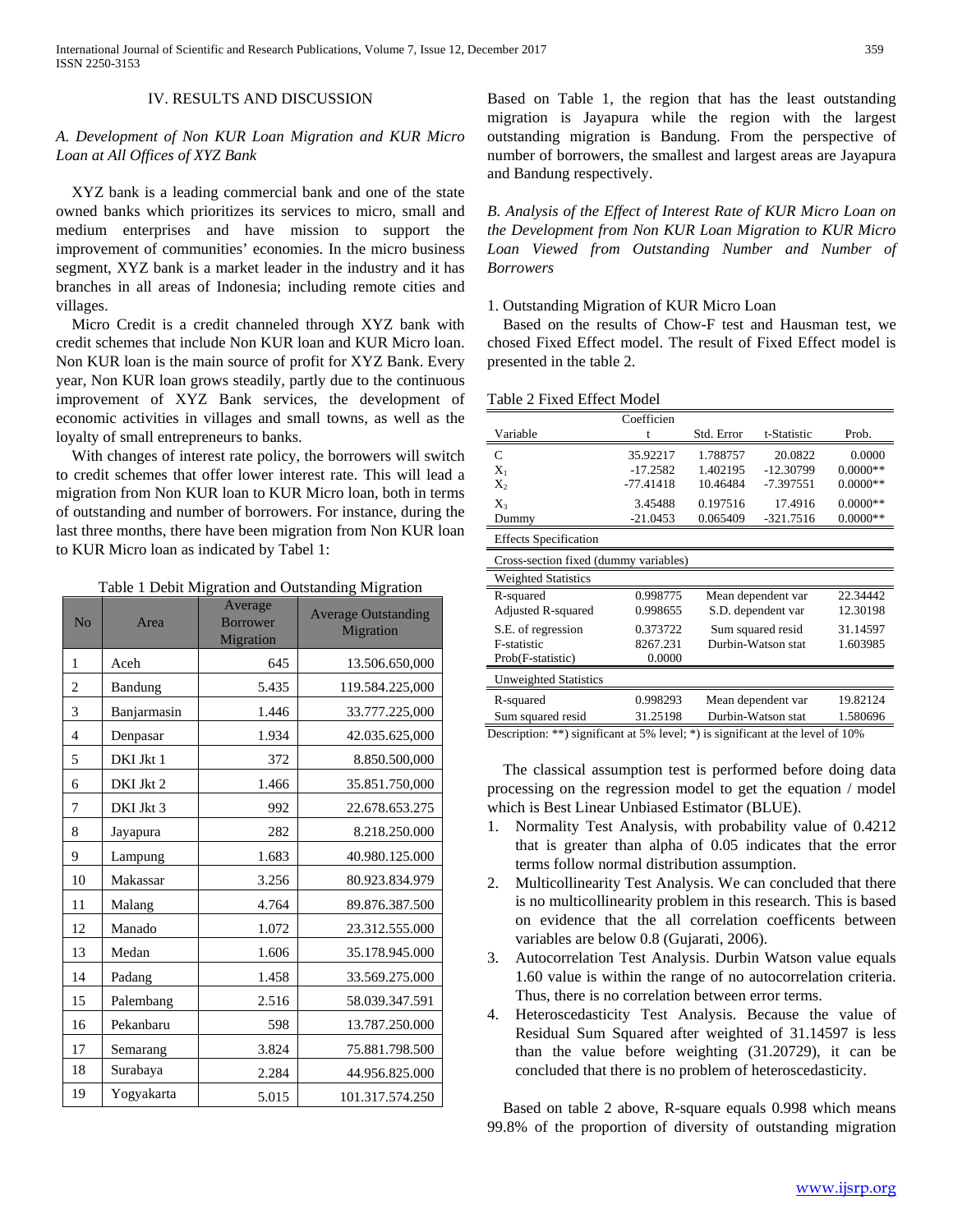variables can be explained by the three independent variables (interest rate of KUR Micro loan, Non KUR loan interest rate and Proportion of migration KUR Micro loan). The rests of 0.2% are explained by other variables outside the model. The final equation of the model is as follows:

Y outstanding = 35.92217 - 17.25820 X1 - 77.41418 X2+ 3.454880 X3 -21.04530 X4

#### 2. Migration of borrower KUR Micro loan

Based on the results of Chow-F test and Hausman test, Fixed Effect model was chosen. The result of Fixed Effect model is presented in the table 3.

Table 3 Fixed Effect Model

|                                       | Coefficien     |                    |               |            |  |  |  |
|---------------------------------------|----------------|--------------------|---------------|------------|--|--|--|
| Variable                              | t              | Std. Error         | t-Statistic   | Prob.      |  |  |  |
| C                                     | 10.85388       | 1.689483           | 6.424381      | 0.0000     |  |  |  |
| $X_1$                                 | $-10.40948$    | 1.329609           | $-7.828978$   | $0.0000**$ |  |  |  |
| $X_2$                                 | -27.75961      | 9.871997           | $-2.811955$   | $0.0054**$ |  |  |  |
| $X_3$                                 | 3.563077       | 0.187184           | 19.03514      | $0.0000**$ |  |  |  |
| Dummy                                 | $-4.613011$    | 0.060945           | $-75.69091$   | $0.0000**$ |  |  |  |
| <b>Effects Specification</b>          |                |                    |               |            |  |  |  |
| Cross-section fixed (dummy variables) |                |                    |               |            |  |  |  |
| <b>Weighted Statistics</b>            |                |                    |               |            |  |  |  |
|                                       | Mean dependent |                    |               |            |  |  |  |
| R-squared                             | 0.989829       | var                |               | 6.775008   |  |  |  |
| Adjusted R-squared                    | 0.988826       | S.D. dependent var |               | 4.310508   |  |  |  |
| S.E. of regression                    | 0.375722       | Sum squared resid  |               | 31.48018   |  |  |  |
|                                       |                |                    | Durbin-Watson |            |  |  |  |
| <b>F-statistic</b>                    | 986.4741       | stat               |               | 1.481653   |  |  |  |
| Prob(F-statistic)                     | 0.0000         |                    |               |            |  |  |  |
| <b>Unweighted Statistics</b>          |                |                    |               |            |  |  |  |
| R-squared                             | 0.984271       | Mean dependent var |               | 5.703744   |  |  |  |
| Sum squared resid                     | 31.61189       | Durbin-Watson stat |               | 1.47454    |  |  |  |

Description: \*\*) significant at 5% level; \*) is significant at the level of 10%

The classical assumption test is performed before doing data processing on the regression model to get the equation / model which is Best Linear Unbiased Estimator (BLUE).

- 1. Normality Test Analysis, with probability value of 0.8470 that is greater than alpha of 0.05 indicates that the error terms follow normal distribution assumption.
- 2. Multicollinearity Test Analysis. Because all correlation coefficients between variables are below 0.8, it can be concluded that there is no multicollinearity (Gujarati, 2006).
- 3. Autocorrelation Test Analysis. The value of Durbin Watson is equal to 1.48 and is not within the range of no autocorrelation therefore the hypothesis of noautocorrelation can not be accepted.
- 4. Heteroscedasticity Test Analysis. Because the value of Residual Sum Squared after weighted of 31.48018 is less than the value before weighted (31.48018), it can be concluded that there is no problem of heteroscedasticity.

Based on table 3 above, R-squared equals 0.989 which means 98.9% of the proportion of diversity of outstanding migration variables can be explained by the independent variable of interest

rates KUR Micro loan, Non KUR loan interest rate and Proportion of migration KUR Micro loan. The rest of 1.02% are explained by other variables outside the model. The final equation of the model panel data is as follows:

Y borrower = 10.85388 – 10.40948 X1 – 27.75961 X2+ 3.563077 X3 -4.613011 X4

## *The Effect of KUR Micro Loan Interest Rate on Outstanding and Borrower Migration at XYZ Bank*

The microcredit interest rate affected significantly both on the outstanding migration and on the migration of borrower. The coefficient value of -17.3 means that if interest rate of KUR Micro loan increases by 1 percent, it will reduce the outstanding migration by 17.3 percent whereby the coefficient value equals - 10.4 implies that an increase of interest by 1 percent will cause a fall in borrower migration by 10.4 percent. These results are consistent with the hypotheses that are developed and in line with the theory of loanable funds which states that the higher loan interest rate, will result in the decreasing demand for loanable funds or fall in credit migration. When applying for a KUR Micro loan, prospective customers will consider the interest rate of the KUR Micro loan set by the bank. This is related to the ability of prospective borrowers in paying the price to be issued on loan from the bank. Generally, prospective borrowers are more interested if the bank offer low interest rates. So here, the interest rate of credit has an influence in migration of KUR Micro loan by banks.

# *Influence of Non Kur Interest Rate to Outstanding and Borrower Migration at XYZ Bank*

The effect of Non KUR interest rate on the outstanding migration and on the migration of borrowers differ from the hypotheses. The sign of each coefficient is negative which implies that an increase in non KUR Micro loan rate will lead to a decrease in the number of outstanding migrations. This can be explained as follows. Comparing the migration from Non KUR loan to KUR Micro loan with KUR Micro loan Distributions (as shown in Figure 4) that has an inverse relation, we can interpret that any increase in outstanding of KUR Micro loan and number of borrowers of KUR Micro loan are not affected by the migration but by the willingness of the borrowers.



Figure 4 Distribution of KUR Vs. Migration KUR

Some of the factors that affect the decrease of migration from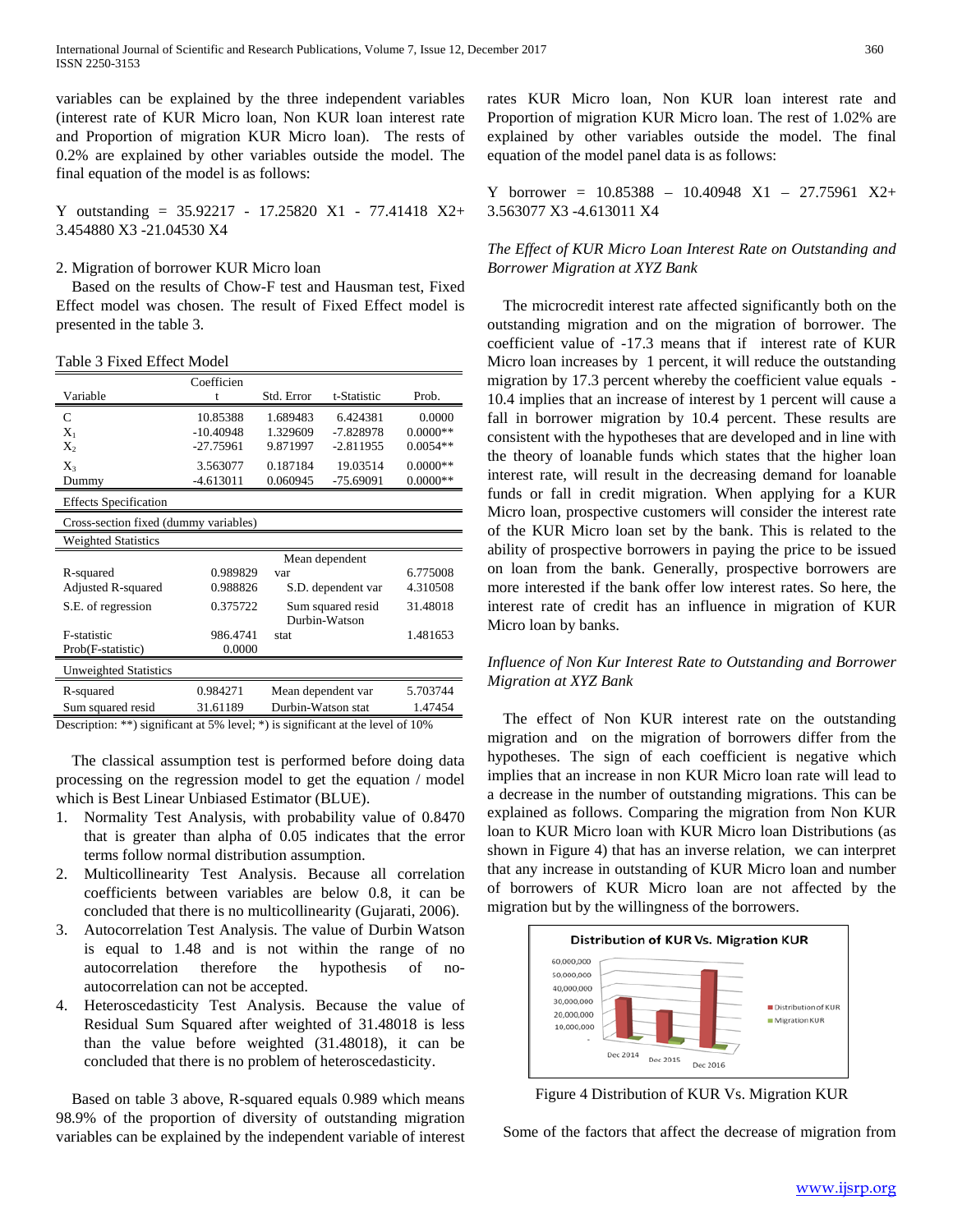Non Kur loan to KUR Micro loan are as follows:

- a) Non Kur loan products are credit granting services with the plafond is up to 200 million IDR, whereas the maximum amount that can be borrowed for microcredit loan is only 25 IDR. Therefore, if there is an increase in Non KUR interest rate, it relativelly will not lead to an increase in outstanding migration.
- b) Because of certain requirements that must be fulfilled to be eligible as KUR's borrowers, hence an increase of non KUR interest rate will not cause an increase in outstanding migration.

# *The Proportional Influence of Migration to Outstanding and Borrower Migration at XYZ Bank*

Increased proportion of Non KUR has a positive effect both on the outstanding migration and the migration of borrowers. These findings are consistent with the hypothesis which implies that increasing number of borrowers who know the movement of products due to the change of taste will trigger the migration of outstanding and borrowers.

# *Dummy's Influence on Outstanding and Borrower Migration at XYZ Bank*

The average of outstanding migration and borrowers will be smaller by 21,04530 and 4.613011 times when the government implemented policy of no KUR lending; during the period where the interest rate of KUR had been reviewed. This suggests that intervention by the Government affects the migration of borrowers.

## Managerial Implications

Based on the results of the research, it can be formulated the following managerial implications:

- 1. XYZ Bank Management
	- 1.1. The bank has to anticipate a decline in interest rates for KUR Micro loan in order to avoid large migration of outstanding and customer of Non KUR Micro loan. Some strategies that might be implemented are as follows:
		- a) The banks shall maintenance and improve its services in order to preserve and enhance the willingness to pay of borrowers.
		- b) The banks should provide some benefits for Non KUR loan products so that the borrowers are more comfortable with Non KUR loan credit and at the same time improve its marketing strategy.
	- 1.2. As migration is not affected by an increase in KUR interest rates, other factors outside the interest rate should be a priority for management in maintaining the retention and acquisition level of Non KUR loan borrowers. As for some things that need to be done in improving customer retention and acquisition either existing program or new program is as follows:
- a) Increase incentives for borrowers if interest payments are paid timely.
- b) Creating coaching services business clinic for the borrower if the borrower is experiencing problems in paying off the loan.
- 1.3. The proportionate increase in migration significantly affects the outstanding migration and the number of borrowers so banks need to create innovative products that can maintain the consistency of Non KUR borrowers.
- 2. Government
	- 2.1. Government policy related to the decrease of interest rate of micro lending then the Government should also make policy about decreasing of funding interest rate, so that bank NIM's quality can be well maintained.

## IV. CONCLUSIONS AND RECOMMENDATIONS

## 1. Conclusions

The conclusions that can be drawn from the results of research and discussion are as follows:

- a. The Regional office which has the highest numbers of migration outstanding and borrower is Jayapura, whereas Bandung has the lowest numbers of migration outstanding and borrower.
- b. Based on the results of the two panel data regression models, it can be inferred that loan outstanding migration and borrower migration from Non KUR loan to KUR Loan are influenced significantly by KUR loan rate, Non KUR loan rate, proportional migration. The effects of both Non KUR loan rate and proportional migration to loan migration are positive whereby the KUR loan rate has a positive effect on loan migration.
- 2. Recommendations

Based on the conclusions of the above research, suggestions that can be given are as follows:

- a. XYZ Bank needs to continuously innovate its Non KUR loan in order to reduce loan migration.
- b. In order to maintain net interest margin, Bank Indonesia's needs to develop a policy in reducing not only lending rates but also funding rates of banks.
- c. This research can be analyzed further by adding other variables such as level of bank competition and Non-bank financial institutions (Fintech).

## REFERENCES

- [1] Bank Indonesia. 2003. Peraturan Bank Indonesia nomor 5/8/PBI/2003 *tentang penerapan manajemen risiko bagi bank umum*. Jakarta: Author
- [2] Bank Indonesia. (2009). Peraturan Bank Indonesia nomor 11/25/PBI/2009 tentang perubahan Peraturan Bank Indonesia nomor 5/8/PBI/2003 *tentang penerapan manajemen risiko bagi bank umum.* Jakarta*: Author*.
- [3] Baltagi BH. 2005. *Econometric Analysis of panel Data*. Ed